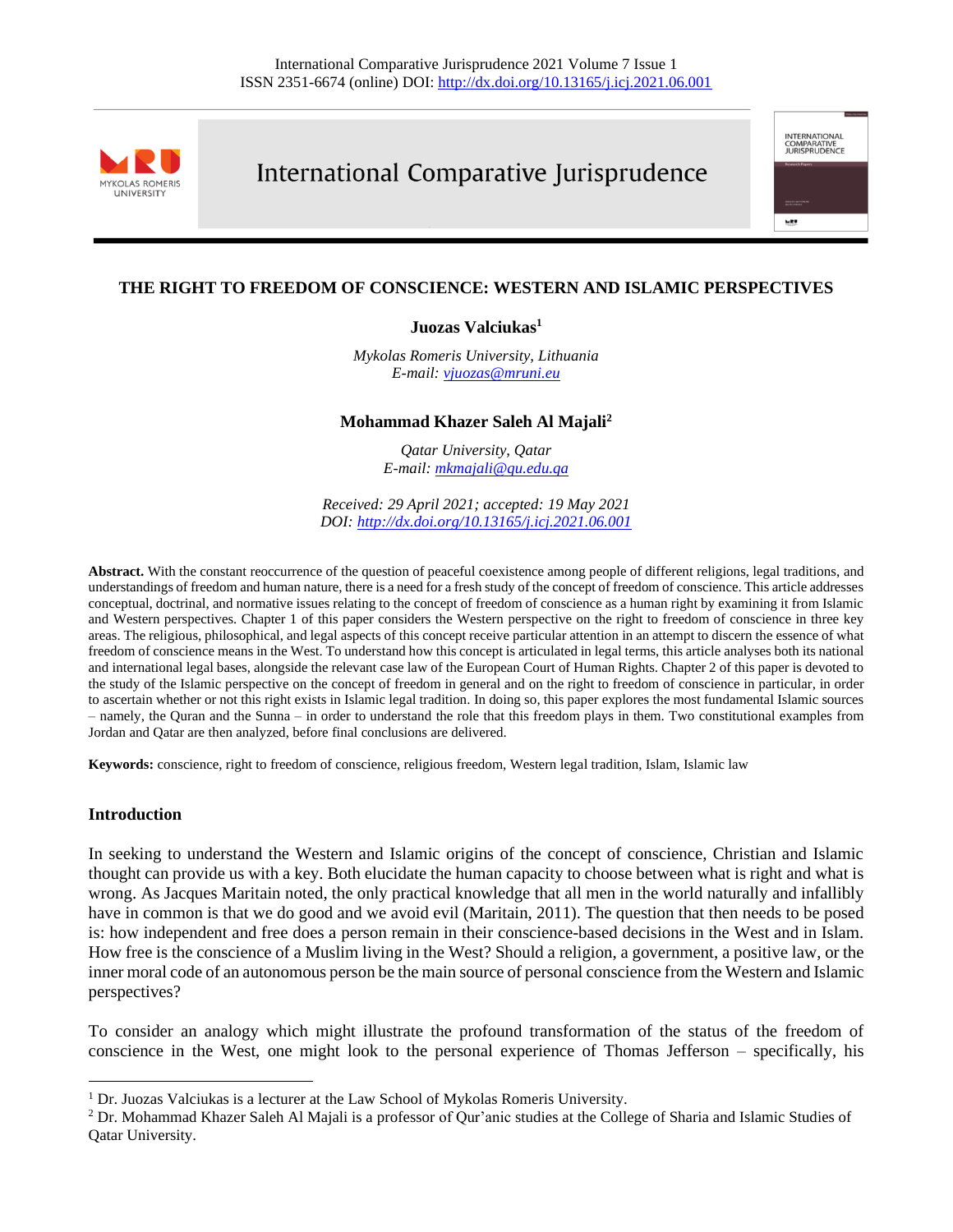comparison between his attitude towards conscience (and religion) before and after his stay as an ambassador in France.<sup>3</sup> Jefferson's shift in attitude is similar to the transformation of both the role played by religion in the West and of the concept of conscience which, over time, became of profound importance. In fact, this importance grew to such an extent that conscience came to be treated as more of a universal part of human nature than religion in the secular West (Waldron, 2013). Despite the predominance of the principle of secularism, differences in understanding of the freedom of conscience are evident to this day in various Western states. As an example, one might consider the Constitution of Greece, which speaks exclusively of a religious conscience. <sup>4</sup> Or the statement of the US Supreme Court from the middle of the 20th century that described the people of the US as "a religious people whose institutions presuppose a Supreme Being" (*Zorah v. Clauson*, 1952). Whilst these examples might be seen more as an exception than a rule, at the same time they demonstrate the broad plurality of secular Western thought.

In contrast, the concept of personal conscience in Muslim states is mainly connected to religion, and the Islamic faith in the popular mind. People in the West sometimes believe that there is a lack of freedom of conscience in Islam because decisions are pre-determined by Islamic scriptures and their religious-legal interpretations. However, if we look closer, the concept of freedom in Islam is far richer than first assumed, and needs to be considered from a variety of angles. Within the Quran, one can find over twenty stipulations urging a person or a community to do good and to avoid evil in their daily activities.<sup>5</sup> According to a number of Muslim scholars, these and other exemplary provisions of the Quran reflect the essence of the autonomy of a personal conscience. Moreover, the Constitution of Tunisia – as a composite text written by influential religious and secular figures – might be seen as a liberal document that names Islam as the state's religion, while at the same time recognizing freedom of conscience and belief, and equality between the sexes.<sup>6</sup> Does this mean that the right to freedom of conscience is a constituent part of the entire concept of freedom in Islam? Or did Tunisia, a majority Muslim state, make an incorrect decision from an Islamic perspective? To answer these questions, we must consider whether freedom of conscience does not necessarily depend solely on religious textual prescriptions in Muslim states, but rather belongs to every person regardless of the system of beliefs to which they belong.

With this introductory paper we seek to open a series of discussions in order to foster more in-depth research into rethinking the entirety of freedom of conscience, both in the West and in Islam. The main purpose of this paper is to discuss the origins, meaning, and relevant statuses of this concept in these areas. The objects of research are the Western and Islamic perspectives on the very notion of the freedom of conscience. The methodology used in the analysis is one of comparative conduct, involving the comparison of primary sources, legal documents, and court judgments. The historical method helps to uncover the foundations of the concept of freedom of conscience across

<sup>3</sup> Thomas Jefferson's time as the ambassador of the US in France (1785–1789) coincided with the most antireligious period yet in Western history. As Noah Feldman writes, "not coincidentally, Jefferson's thoughts and writings from the years before he went to France and became immersed in the distinctive intellectual style of the French Enlightenment differ dramatically from those that came after. During his early phase of career, he rarely took an anticlerical tone in private, and certainly never in public. After his return from France, he became more radical about religious matters. The focus turned on the liberty of conscience and the necessity of individual judgment in finding truth." More on this topic can be found in: Feldman, N. (2006). *Divided by God: America's church-state problem and what we should do about it.* New York: Farrar, Straus and Giroux.

<sup>4</sup> According to Article 13 of the Constitution of Greece, "Freedom of religious conscience is inviolable. The enjoyment of civil rights and liberties does not depend on the individual's religious beliefs".

<sup>&</sup>lt;sup>5</sup> The duty of commanding right and forbidding wrong, according to the Quran, is in its nature collective as well as individual. Here we might cite Quranic verse 3:110 which reflects the collective nature of the duty: "You are the best community brought forth unto mankind, enjoining right, forbidding wrong, and believing in God". In Quranic verse 7:165 it is said that God saved those who forbade evil, and punished those who did wrong. From this verse, it is clear that the duty belongs to each member of the community. One can pursue this topic with Cook (2001).

<sup>6</sup> Constitution of Tunisia (Article 6): "The state is the guardian of religion. It guarantees freedom of conscience and belief, the free exercise of religious practices and the neutrality of mosques and places of worship from all partisan instrumentalization".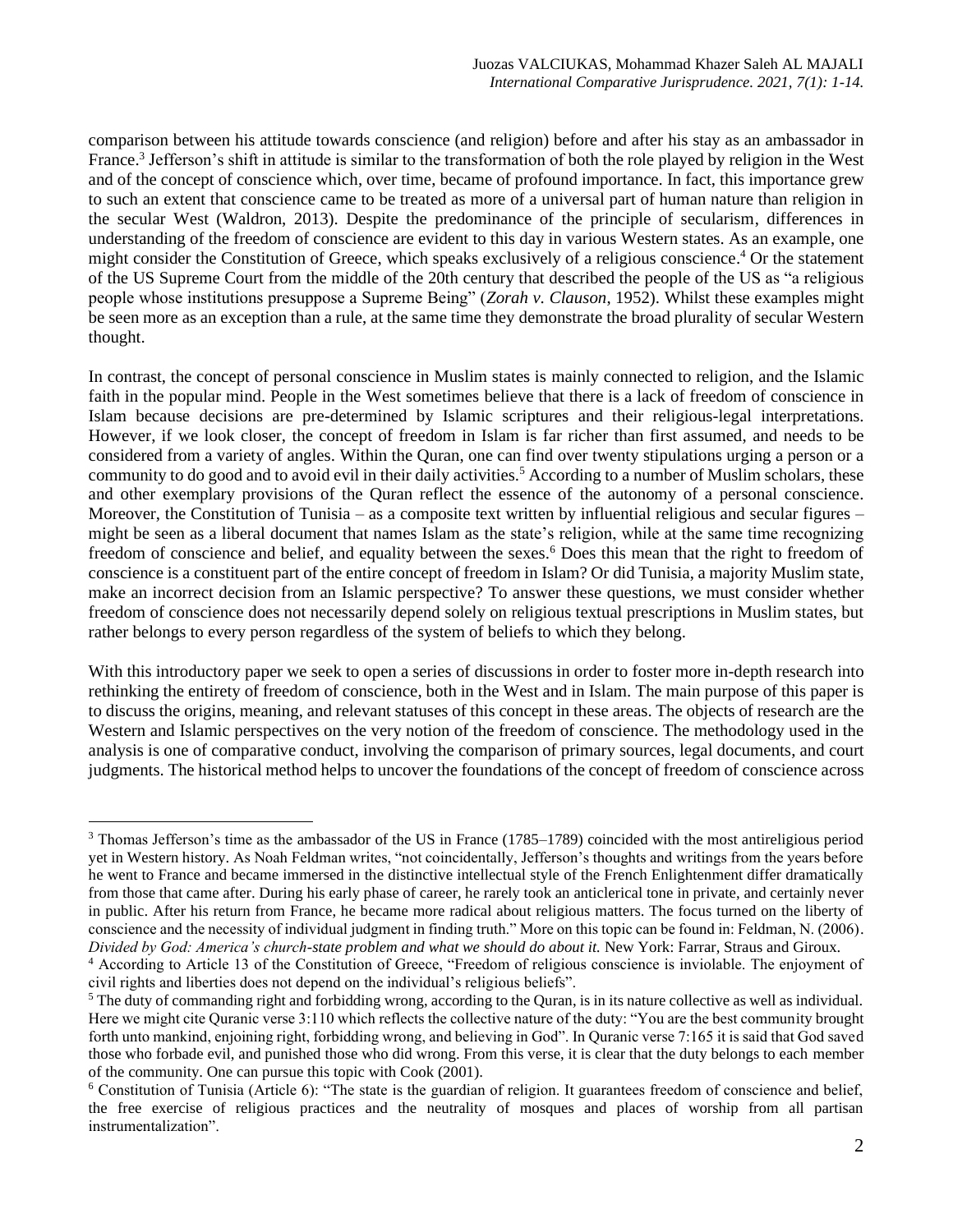various sources. The analysis of legal documents as well as the relevant case law is also necessary in order to produce a fully-fledged study.

Chapter 1 of this paper invites discussion on the concept of the right to freedom of conscience in the West, with the aim of demonstrating that this human right might be regarded as ultimate in the future directions of both Western society in general and Western law tradition in particular. The first section of the chapter reveals the religious, philosophical, and legal origins of the freedom of conscience in the West – a freedom which, after particular historical circumstances (namely the Reformation of the 16th century), came to be deemed a natural human right (Wilken, 2019). Further, paying attention to the legal interpretation of the freedom of conscience, the paper asks how national and international legal regulation describes the right to freedom of conscience. In addition, some landmark judgments of the European Court of Human Rights (ECtHR) are discussed.

Chapter 2 turns attention towards the question of the right to freedom of conscience in Islam. One might argue that this right is a purely Western liberal value that came solely out of the Enlightenment and secularization (Roy, 2019). It might even seem that the Islamic concept of freedom, as influenced by religion, has nothing in common with freedom of conscience. However, chapter 2 takes into consideration a number of fundamental sources in order to establish the essence of this question. Firstly, the primary sources of Islam are explored in order to argue that the freedom of conscience is a constituent part of the Quran and Sunna of the Prophet. In addition to this, Islamic legal tradition is analyzed alongside the constitutional examples of Jordan and Qatar in order to understand whether the right to freedom of conscience has a place therein.

## **1. The right to freedom of conscience in the West**

In Chapter 1 of this paper, the right to freedom of conscience is approached from three directions. First, some religious and philosophical aspects of the concept are explored. Second, the paper considers national and international legal regulation in order to ascertain the place occupied therein by the right to freedom of conscience. Third, via the study of a relevant landmark case of the ECtHR, the paper looks at the legal interpretation of the right to freedom of conscience and related issues.

## *1.1. Some religious, philosophical, and legal aspects of freedom of conscience in Western thought*

The term "conscience" came into the vocabulary of Christians with the writings of the apostle Paul. In the words of the letter to the Romans, Paul says that even though the Gentiles do not have the law, there is a law written in their hearts, and their conscience bears witness to what they have done – accusing them or excusing them (The Bible, Romans 2:15). Thus, conscience constrains people to doing what is written in their hearts. The very feeling of what is good and what is wrong is written inside a human being. In scholarly thought, a law written in the hearts means a moral law, and "heart" means the natural knowledge of moral good and moral evil inscribed into human reason itself (Gregg, 2019). Therefore, as outlined by Noah Feldman (2006), conscience is a distinctively human faculty for telling people what is right and what is wrong.

Further passages of the Bible speak of the guiding role conscience plays in order to discern what one should do. In Corinth, a dispute arises regarding whether Christians should eat meat that has been roasted in a ritual sacrifice and then sent out for sale in the market. If such meat is offered to you at a dinner party, Paul writes, let your conscience be your guide as to what you should do (The Bible, 1 Corinthians 10:29). For a person's liberty should not be determined by another man's conscience – that is, by another man's judgment as to what is right or wrong (The Bible, 1 Corinthians 10:29, 30). In addition to this, Paul mentions conscience by saying that the testimony of conscience in behavior involving others is based on holiness and godly sincerity (The Bible, 2 Corinthians 1:12). Here, the testimony of conscience is not about being true to oneself, but about obedience to the word of God. In Paul's writings, the term conscience has a dual role: inner knowledge and judgment of past actions, and tutor of future deed (Wilken, 2019). This knowledge and judgment, influenced by the word of God, comes from inside a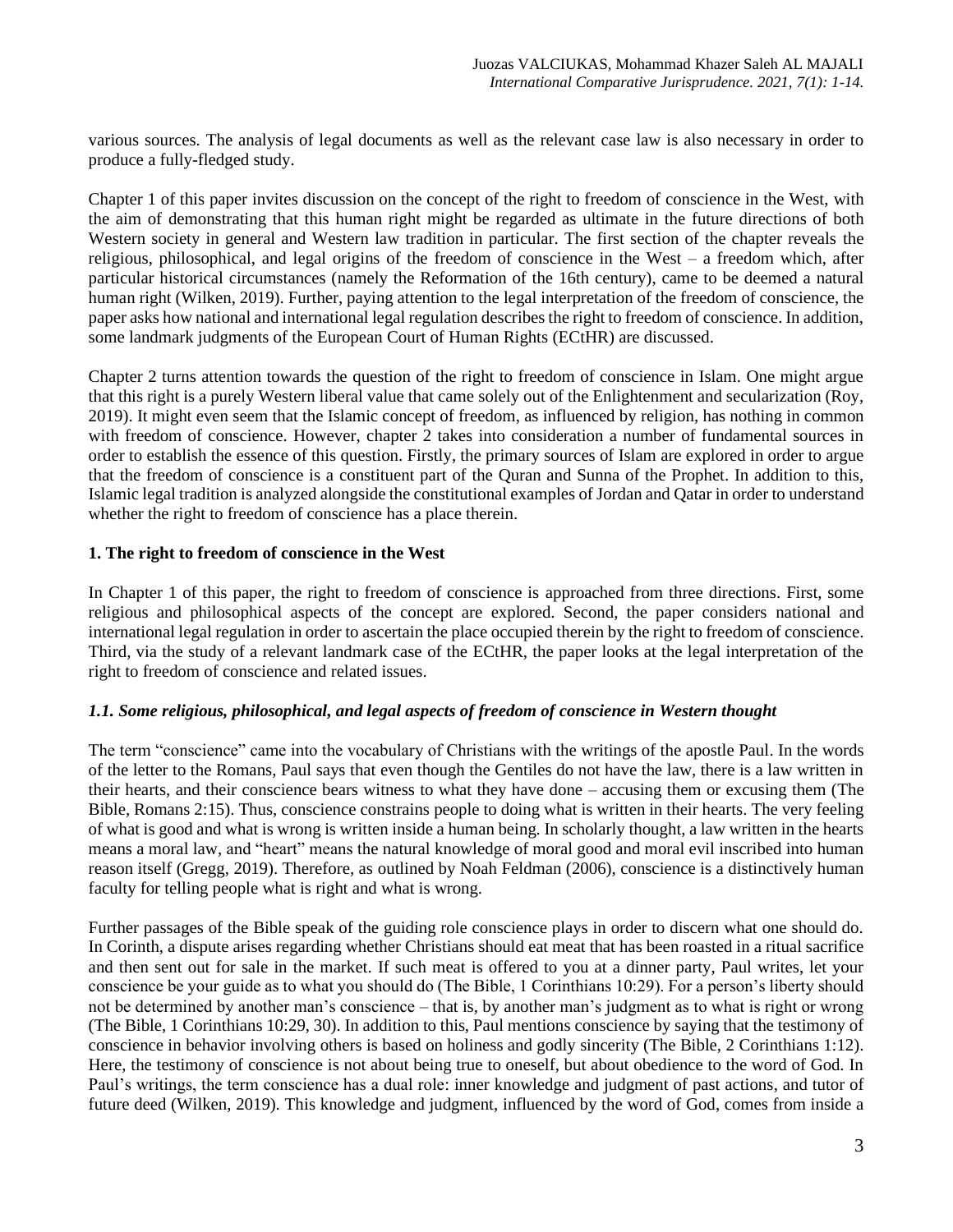person. It is clear from this and other passages in the Bible that religious conscience plays the role of a guide, a companion within oneself, and a pedagogue in matters of right and wrong.

In philosophical terms, conscience might be understood in two ways: as a moral capability, and as a practical moral judgment. Moral capability sets out the duties of a person and encourages compliance, whereas a practical moral judgment outlines moral responsibilities in concrete situations (Peschke, 1997). To Aquinas, conscience is not simply composed of thoughts about what one has done or what one should do, because it is an act of judgment that leads to an action – knowledge with the force of command (Wilken, 2019). In the time of the Reformation, conscience was still not an appeal to private judgment, but the invocation of a living intelligence formed by the Scriptures and grounded in the tradition of the church (Wilken, 2019). John Lock was committed to the freedom of conscience which had come to be seen as an inalienable right in the pantheon that featured life, liberty, and justice (Witte, 2005). Locke's school of thought grew gradually out of the Christian notion of conscience, understood as a spark of inner moral guidance that exists in every soul. In the US, although it is uncertain why the final language of the First Amendment of the Constitution omitted reference to the freedom of conscience,<sup>7</sup> this concept – according to N. Feldman – played a major role in understanding how The Establishment Clause and The Free Exercise Clause, as the constituent guarantees enshrined in the First Amendment, should protect citizens and their personal autonomy<sup>8</sup> (Feldman, 2006).

It is certain that, unlike in previous eras of Western civilization when religion played a major role in society, human conscience in the West cannot now be limited to religious conscience, or replaced by religion. As concluded by Charles Taylor, the modern Western state is free from its connection to religious faith (Taylor, 2007) because Western modernity presupposes secularity in its three forms: secularized public spaces, the decline of belief and religious practice, and new conditions of belief (Taylor, 2007). It is important to note that the great majority of aspects of public policy in the secular West are affected by a growing number of conflicts in beliefs and moral values that lead to opposing opinions on how laws should be maintained or transformed. Disagreements about religious practices (*Holt v. Hobbs*, 2015), the norms of religious laws and their accommodation (*Molla Sali v. Greece*, 2018), the tolerance of diverse moral standards regarding same-sex marriage (*Oliari and others v. Italy*, 2015), abortion (*Planned Parenthood v. Casey*, 1992), assisted suicide, free speech, religious symbols, family issues, and many other issues that divide current opinion are influenced by varying beliefs and convictions in the West. Even the question of whether or not to sell a wedding cake can today be divisive in this regard (*Masterpiece Cakeshop v. Colorado Civil Rights Commission*, 2018).

In the West, courts have become a major battleground for determining issues of conscience-based and religionbased belief systems, and even redrawing the boundaries of the freedom of conscience. The last judgment of the Constitutional court in Poland is perhaps the most relevant example of how laws changed by the government might attempt to transform the concept of the right to freedom of conscience in the West. The question then emerges as to whether the beliefs of religious people or secularists should play a specific role in politics in the West. Should religion or the moral values of secular groups guide Western governments when they regulate sensitive questions of contemporary society? Eventually, could religious faith or the moral beliefs of secular thought provide the values required by government to compose laws in order to resolve disputes? As Feldman (2006) rightly pointed

 $<sup>7</sup>$  The draft language of the First Amendment included the notion of liberty of conscience: "no religion shall be established by</sup> law, nor shall the equal rights of conscience be infringed".

<sup>&</sup>lt;sup>8</sup> The First Amendment of the US Constitution sets out first that the government shall not compel anybody to support any religious teaching or worship with which they conscientiously disagree (The Establishment Clause). Second, it guarantees that the government shall not stop anybody from worshipping or practicing their religion as they choose (The Free Exercise Clause).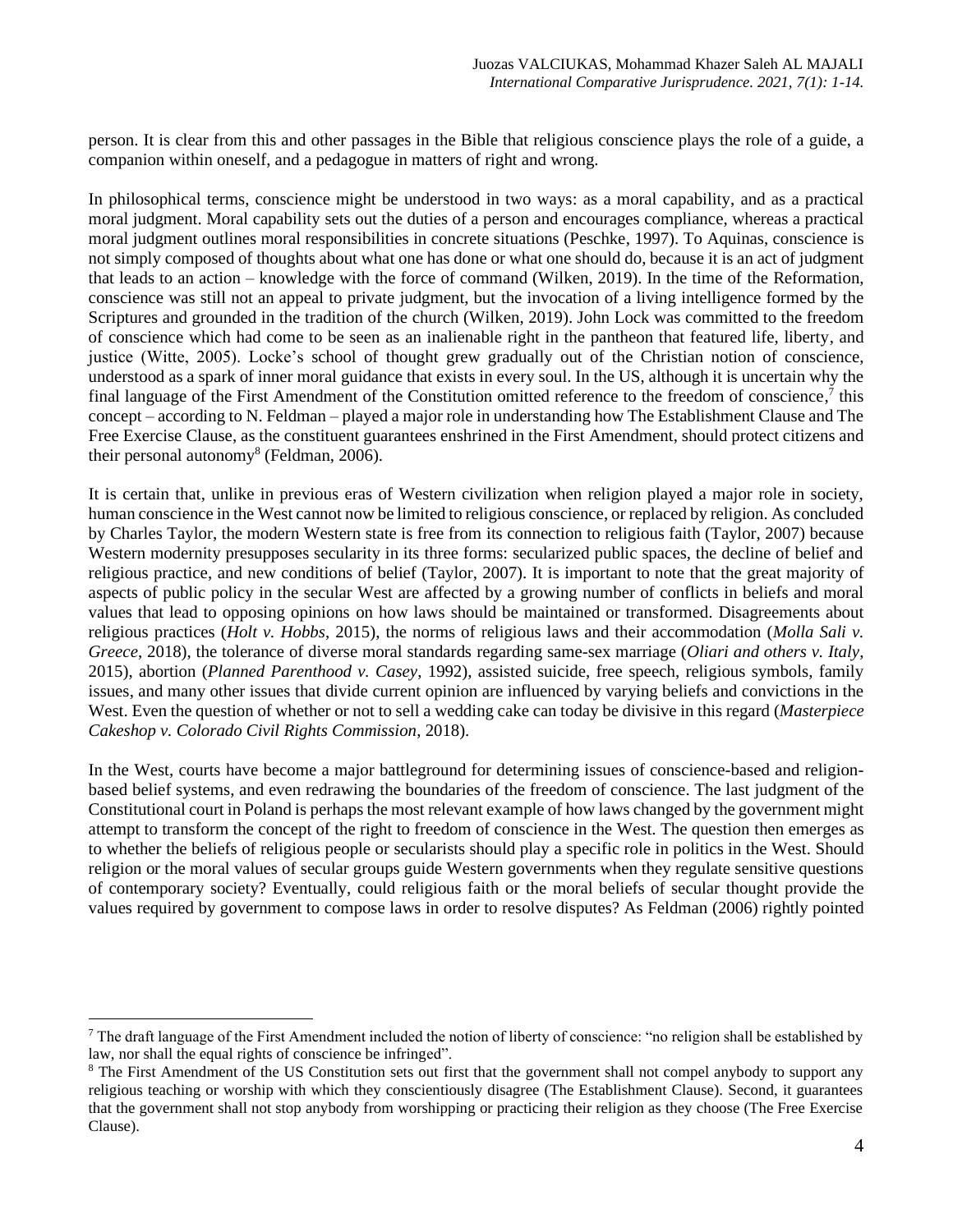out, the so called "values evangelicals"<sup>9</sup> and "legal secularists"<sup>10</sup> are the two main factions in the West, and the question now is of the time when one or another group will take the lead and the right to somehow change the law.

#### *1.2. Freedom of conscience in the West: some remarks on national and international legal regulation*

Right to freedom of conscience occurs in all of the main international legal documents in the West. Usually, it takes its place alongside the other two freedoms, namely freedom of thought and freedom of religion. All three are simultaneously interconnected and unique in meaning and content. Freedom of thought is the freedom to formulate a set of minds and to take lessons from making mistakes in a time of expressing ideas and personal views. Freedom of religion relates to the freedom to possess a religious faith, to belong to a particular religious community, and to live according to one's chosen religious faith by expressing religious beliefs in public ways. In fact, the individual's conscience must be left free in order for religious faith to have any meaning at all (Feldman, 2006). Freedom of conscience involves a set of moral obligations whereby a person conducts their life. The moral responsibility of a person to live their life according to a particular moral philosophy plays a special role in the expression of personal convictions – convictions which are not somehow chaotic but, rather, reflect a particular system of personal views on life. As stated by the ECtHR, in order to consider views as personal convictions within the meaning of Article 9 of the Convention, they must attain a particular level of cogency, seriousness, cohesion, and importance; moreover, they need to be regarded as philosophical convictions (*Campbell and Cosans v. the United Kingdom*, 1982). When a person has freedom of conscience, they are free to live according to their own personal convictions in a private as well as a public space. This kind of personal freedom is guaranteed by law – more concretely, by the right to freedom of conscience.

Conscience and freedom of conscience is expressed twice in the text of the Universal Declaration of Human Rights (UN General Assembly, 1948), not to mention its close ties with the other human rights and related articles. The textual provision of the Declaration (Art. 18) affirms that people have the right to freedom of thought, conscience, and religion; this right, according to the Declaration, includes freedom to change religion or belief, and freedom to manifest religion in teaching, practice, worship, and observance. In addition to this, conscience receives a separate special place in the Declaration. The role and meaning of it is evident if one looks to the beginning of the Declaration, where it is affirmed that people are not only born with freedom and equality in dignity and rights, but they are also endowed with reason and conscience. It is necessary to note that both textual provisions reflect how significant it was for the forebears of the Declaration to enshrine the concept of freedom of conscience into the text. On this, it is important to mention two things: first, that the primary draft papers of the Declaration talked about a sacred conscience and reason; and second, that despite the absence of sacred elements the representative from Lebanon, Charles Maliki, convinced the others to integrate the concept of freedom of conscience into the text. Later on, some political figures in the West publicly declared that a representative of Lebanon had not been nominated to speak in the name of such Western ideas as human dignity and human rights (Hazard, 1947). This could suggest that the rights to human dignity and freedom of conscience are not necessarily solely Western.

The European Convention of Human Rights (ECHR) mentions the right to freedom of conscience in an explicit manner, stating that people have the right to freedom of thought, conscience, and religion. This right includes freedom to change religion or belief and freedom to manifest religion or belief in worship, teaching, practice, and observance (ECHR, 1950). In the second part of Article 9, it is stated that the freedom to manifest one's religion or belief can be subject to such limitations that are prescribed by law and are necessary in a democratic society. The content of this triple right is revealed in the interpretations delivered by the ECtHR where, in a number of cases, the Court explains the religious dimension of this right aimed at safeguarding the religious beliefs of people (*Bayatyan v. Armenia*, 2011). The secular dimension of rights that are of a religious nature was mentioned in

<sup>&</sup>lt;sup>9</sup> The goal of this group is to evangelize values – more precisely, they promote a strong set of religious ideas about the best way to live one's life, and urge governments to adopt these values into law and public policy.

 $10$  This group, according to N. Feldman, see religion as a matter of personal belief and choice largely irrelevant to government. This group believe that government should be secular and laws should make it so.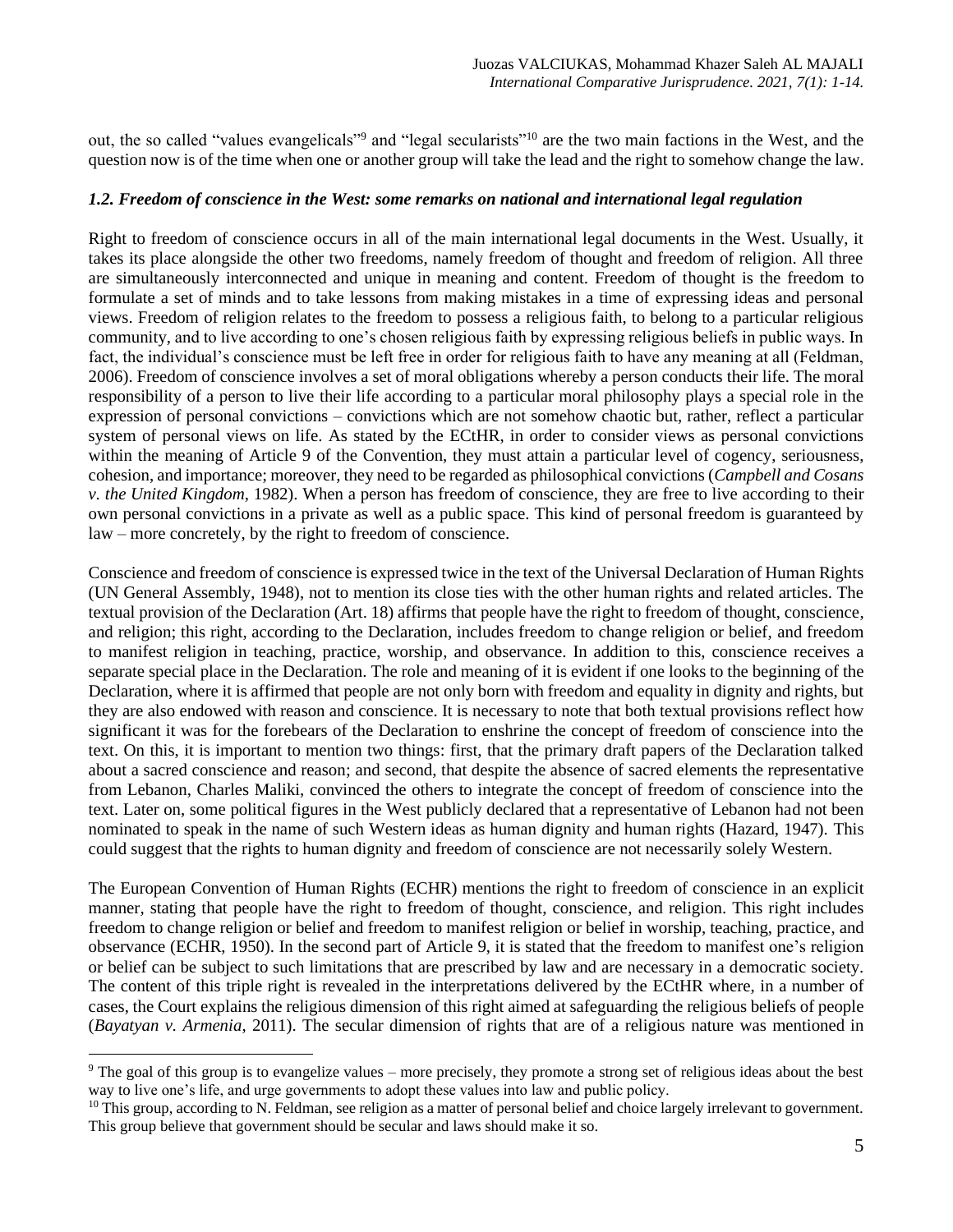another case where, discussing Article 9, the Court made a distinction between two protected sets of rights: personal moral beliefs and religious beliefs (*Blumberg v. Germany*, 2008). To conclude, Article 9 of the Convention consists of religious and secular dimensions which, respectively, guarantee the right to religious freedom and the right to freedom of conscience.

The Charter of Fundamental Rights of the European Union consists of a number of fundamental human rights, among which the right to freedom of conscience is enshrined in Article 10 (Charter of Fundamental Rights of the European Union, 2000). The right to freedom of thought, conscience, and religion is also mentioned in this article. This includes the right to publicly profess a religious as well as secular belief, and the right to change religion and personal moral philosophy. To more closely read the textual expression of the right to freedom of conscience in European law, there is a need to look at the national regulation of European states. A number of the constitutional provisions of European countries are selected for case study here in order to reveal a varying legal vocabulary that expresses the right to freedom of conscience.

Poland's Constitution states that Poland plays an impartial role in matters of personal conviction – whether religious or philosophical – or in relation to outlooks on life (Constitution of Poland, 1997). The Constitution of the Kingdom of Greece, on the one hand, speaks of the right to freely develop a personality (Article 5), whilst on the other hand affirming that freedom of religious conscience is inviolable (Article 13). According to Article 16, the aim of national education is the development of the religious conscience of youth (Constitution of the Kingdom of Greece, 2008). The Constitution of Ukraine states (Article 35) that everyone has the right to freedom of personal philosophy and religion (Constitution of Ukraine, 1991). According to the Basic Law of Germany (Article 4), freedom of faith and of conscience and freedom to profess a religious and philosophical creed is inviolable (The Basic Law of Germany, 1949). The Constitution of Croatia (Article 40) provides a similar stipulation by stating that freedom of conscience and religion and freedom to manifest religion and other convictions shall be guaranteed (The Constitution of Croatia, 1991). In the Constitution of the Netherlands, one cannot find the word "conscience", but in Article 6 the right to profess religion or belief is stated (The Constitution of Netherlands, 2018). The Constitution of Spain (Article 16) states that freedom of thought, religion, and worship is guaranteed (The Constitution of Spain, 1992). Finally, Finland's Constitutional act states that everyone in Finland has the right to freedom of religion and conscience. According to Article 11, the freedom of religion and conscience entails the right to express one's convictions (The Constitution of Finland, 2000).

It might be said that all around Europe freedom of religion and conscience is somehow expressed in constitutional texts. Sometimes, instead of using the word "conscience", constitutional texts speak of personal belief, personal philosophy, or convictions. This means that the religious and secular dimensions of personal views and beliefs are grounded at the constitutional level. In truth, the case of Greece shows that it's possible neither freedom of religion and freedom of conscience to exist without separate expressions in the text. Instead, the term religious conscience is used with the aim of reflecting the historical traditions of the state. It is evident that European states have much in common, whilst simultaneously being very different in terms of their traditions, historical development, and sense of public morality – the concept of freedom of conscience illustrates this perfectly. It is also true that these constitutional texts are usually expressed in a very general manner. This is why it is necessary to pay attention to the textual interpretations provided by the courts. In the following section of this chapter, two landmark judgments in one case of the ECtHR are analyzed in order to ascertain what the concept of the right to freedom of conscience consists of in Western jurisprudence.

## *1.3. Lautsi v. Italy, or personal conscience v. the traditions of the state*

The Strasbourg court, having the task of safeguarding a set of fundamental human rights written in the European Convention on Human Rights, leaves a margin of appreciation to the national states. Therefore, national authorities have the right to decide – according to the state's historical traditions, local customs, and the prevailing morality among people – on a number of varying issues involving, for instance, freedom of thought, conscience, and religion. According to the ECtHR, this margin will be narrower where the right at stake is crucial to the individual's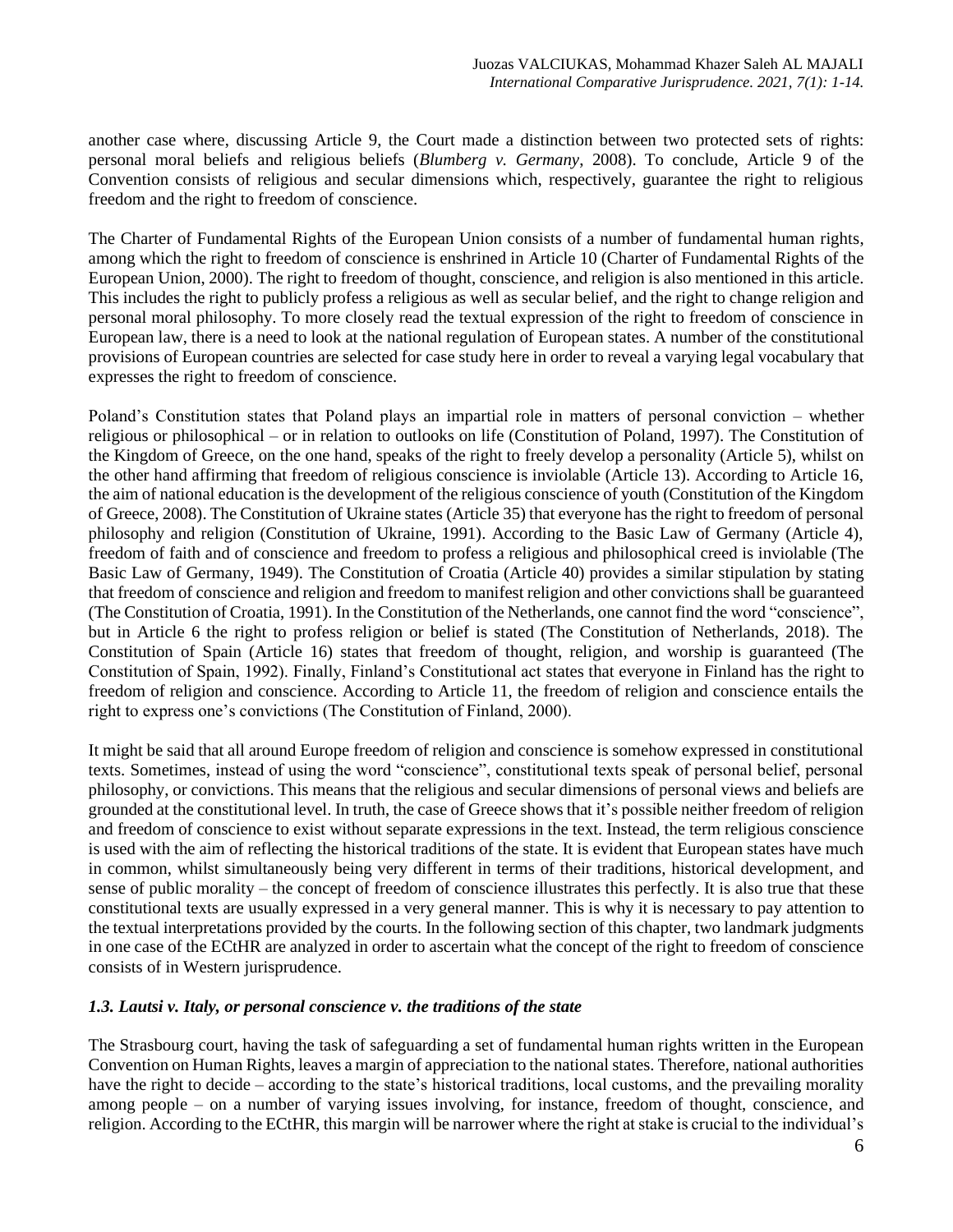effective enjoyment of "intimate" key rights (*Fernandez Martinez v. Spain*, 2014). These key or "intimate" rights, the ECtHR affirmed, relate to the individual's existence or identity. Besides this, the ECtHR stressed that, from the point of view of the right to establish and develop relationships with the outside world, the notion of personal autonomy is an important principle underlying the interpretation of the legal guarantees laid down in the Convention (*Pretty v. the United Kingdom*, 2002). Overall, this margin of appreciation, the concept of "intimate" or key rights, and the notion of personal autonomy are meaningful subjects for further discussion on the concept of the right to freedom of conscience in the interpretation of the Strasbourg court. The right to freedom of conscience is derived from autonomy of conscience, which is inseparable from personal autonomy (Feldman, 2006).

The ECtHR issued a landmark judgment – or, more precisely, two judgements – in the case *Lautsi v. Italy.* One judgement was delivered by the Chamber of Second Section in 2009, and the other by the Grand Chamber in 2011. It is important to note that both judgments were totally different in their conclusions. Generally speaking, this case touched upon the question of how free a person in Italy is in their personal convictions or conscience to raise their children in a religiously neutral and impartial state school. Two main issues were significant here: first, the case related to the freedom of parents to bring up their children in conformity with their own convictions – whether secular or religious; and second, the symbol of crucifix – being both religious and national, as argued by Italy – has close links to Italian history and the traditions of Western civilization itself, which is indelibly linked to Christianity (*Lautsi v. Italy*, 2009). In the first judgment, delivered by the Chamber of Second Section, the ECtHR unanimously affirmed that the compulsory display of a symbol of a particular faith restricts the right of parents to educate their children in conformity with their personal convictions and the right of schoolchildren to believe or not to believe (*Lautsi v. Italy*, 2009). In conclusion, the Strasbourg court concluded that the Convention and Article 9 had been violated.

In contrast, the Grand Chamber reversed the decision on this case and issued an entirely different judgment. Speaking of the traditions of the state, the Court affirmed that reference to tradition cannot relieve the state of its obligation to respect the fundamental rights and freedoms enshrined in the Convention (*Lautsi v. Italy*, 2011). The Court concluded that the matter of crucifixes and the place of religion fall within the margin of appreciation of the respondent states, as a consensus on these questions is not achieved in European countries. At the same time, as noted by the Court, this margin of appreciation goes hand in hand with European supervision (*Leyla Sahin v. Turkey*, 2005). In conclusion, the Grand Chamber did not agree with the previous judgment and found no violation of Article 9 of the Convention. In the final arguments, the Court noted that in deciding to keep crucifixes in the classrooms of the State school attended by the first applicant's children, Italian authorities acted within the limits of the margin of appreciation left to the state in the context of its obligation to respect, in the exercise of the functions it assumes in relation to education and teaching, the right of parents to ensure such education and teaching in conformity with their own religious and philosophical convictions (*Lautsi v. Italy*, 2011).

In fact, cases that involve the sensitive questions of the day have the potential to answer popular questions on topics such as public education, family matters, and other controversial issues. Judgments in such cases draw a line between two major paradigms in Western (legal) thought – namely, the liberal and the communitarian. The former defends personal human rights issues and gives priority to the autonomy of a person in their relationship with community and state interests. The latter defends the interests and values of the community, and gives priority to the traditions, customs, and common ways of life which have the strength to unite the people of a state, region, and even civilization. The question of a predominant paradigm also applies to the court room and judges delivering such landmark judgments as in the case of *Lautsi vs Italy*.

## **2. The right to freedom of conscience: religious and legal perspectives in Islam**

This part of the paper studies the right to freedom of conscience in Islam from several points of view. First, the origins of the concept of freedom and of the right to freedom of conscience are analyzed according to the letter and spirit of the Qur'an and the Sunnah of the Prophet. Then, legal traditions and practices regarding freedom of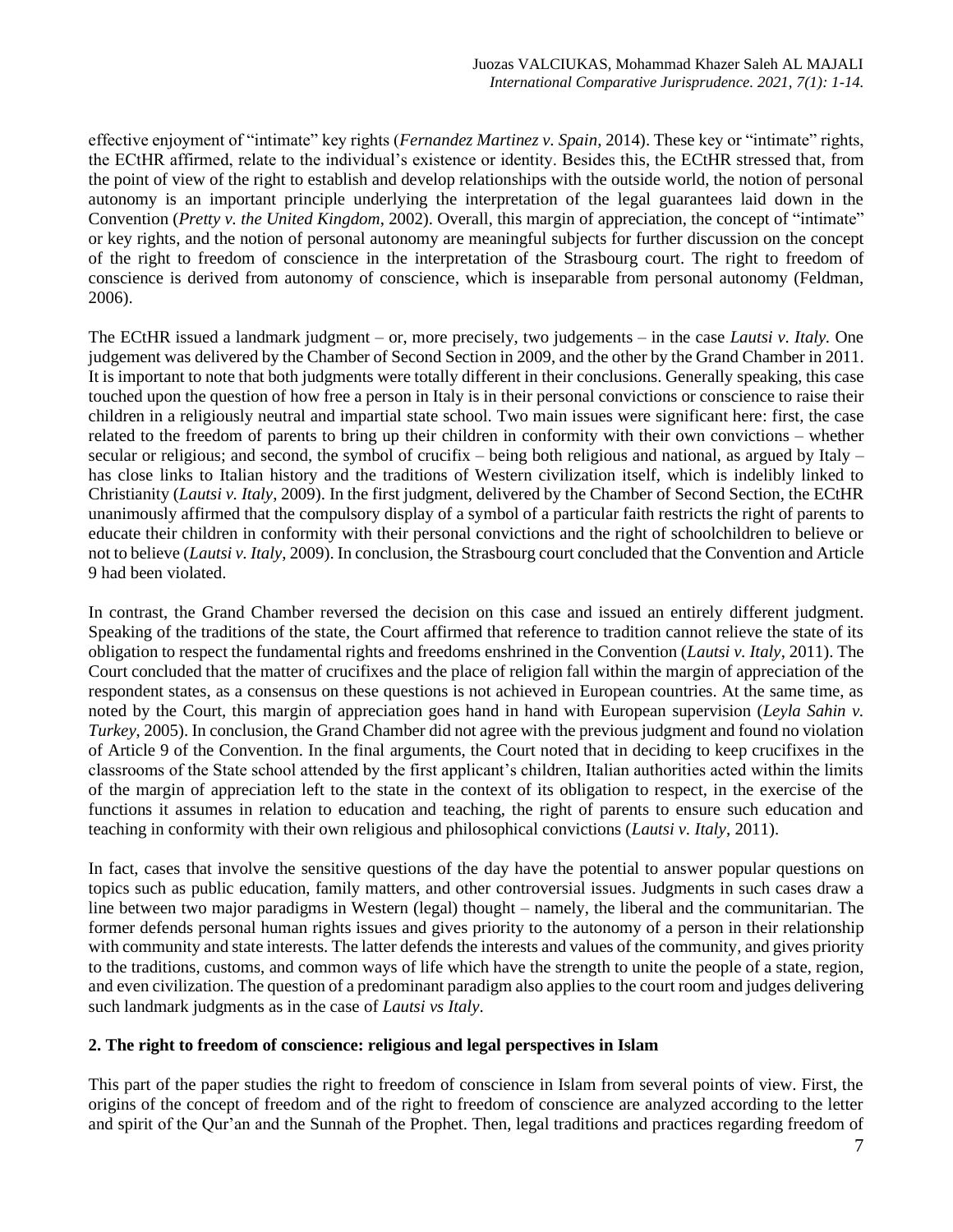conscience are taken into consideration. Lastly, the paper examines constitutional norms on the question of the right to freedom of conscience, where the constitutions of Jordan and Qatar are considered as examples.

## *2.1. Freedom of conscience in the Quran and Sunna*

There are a good number of Quranic verses that discuss freedom of conscience. These verses might be explored by taking into account various Chapters of the Quran, as it is important to take into consideration the contexts of the verses and the topics of the chapters in which they are mentioned when studying them. It is also necessary to emphasize the significance of various verses, either direct or indirect. Thus, in this section, the most important of these Quranic verses are presented in order to ascertain the very meaning of freedom and freedom of conscience. As for the Sunnah, there is also clear evidence on this subject that will be discussed here.

Before presenting texts from the Qur'an and Sunnah, it must be noted that the focus of this paper is limited, and is not open to a more general discussion on the criticisms that have been directed towards Islam regarding freedom in general, and freedom of conscience in particular. There are other studies that can be referred to in this regard.

In this paper, the clear textual provisions of the Qur'an and the Sunnah are explored. All of these texts have authority over the behavior of Muslims, and play the role of a source of legal rulings that must be obeyed. As for behavior that contradicts the concepts of these texts, this represents individual behavior or individual reasoning that scholars refer to as a "slip" or an "error", and the principle in Islam is to avoid following people who behave in this way. It is commonly believed in Islam that such persons must be advised and guided towards the right path.

Here it is necessary to consider some facets of understanding these texts, whether from the Qur'an or the Sunnah, where they solve the problem of what appears to be a contradiction. These contradictions cause misunderstanding in general, whether in the Islamic text or elsewhere. First, every text of the Qur'an is general in its rulings. Often it is not possible to understand the ruling of a Quranic verse or a ruling written in the Sunna as they might both be very general. These situations create a contradiction if one seeks to answer a specific question. Here, it is necessary to remember that the text is sometimes restricted to application in special conditions, and in any given situation this clue should be identified through the process of interpretation of the primary sources of Islam. Second, in order to assess any religion, it is necessary to refer to comprehensive general texts and not to specific restrictions.

From here, a simple comment on these Qur'anic texts is sufficient as their implications are clear. As for the Sunnah, discussions relate to the topic of apostasy, the outward appearance of which indicates a violation of the concept of freedom of conscience. Therefore, a simple explanation is required that removes the problem and clarifies the issue.

## *2.1.1. The Qur'anic texts<sup>11</sup>:*

- "There is no compulsion in religion. Verily, the Right Path has become distinct from the wrong path. Whoever disbelieves in transgress *(Tāghut)* and believes in Allah, then he has grasped the most trustworthy handhold that will never break. And Allah is All-Hearer, All-Knower". (The Quran, [2:257\)](http://tilaw.at/2:257)
- "Not upon you (Muḥammad) is their guidance, but Allah guides whom He wills". (The Quran, 2:272)
- "And had your Lord willed, those on earth would have believed, all of them together. So, will you (O Muḥammad SAW) then compel mankind, until they become believers", (The Quran, 10:99).
- "Whoever chooses to follow the right path follows it but for his own good; and whoever goes astray goes but astray to his own hurt" (The Quran, 17:15).

<sup>11</sup> It should be noted that the Qur'anic translation followed in this paper is *Interpretation of the meanings of the Noble Quran* (2020), translated by Muhammad Taqi-ud-Dīn Al-Hilālī & Muhammad Muhsin Khān.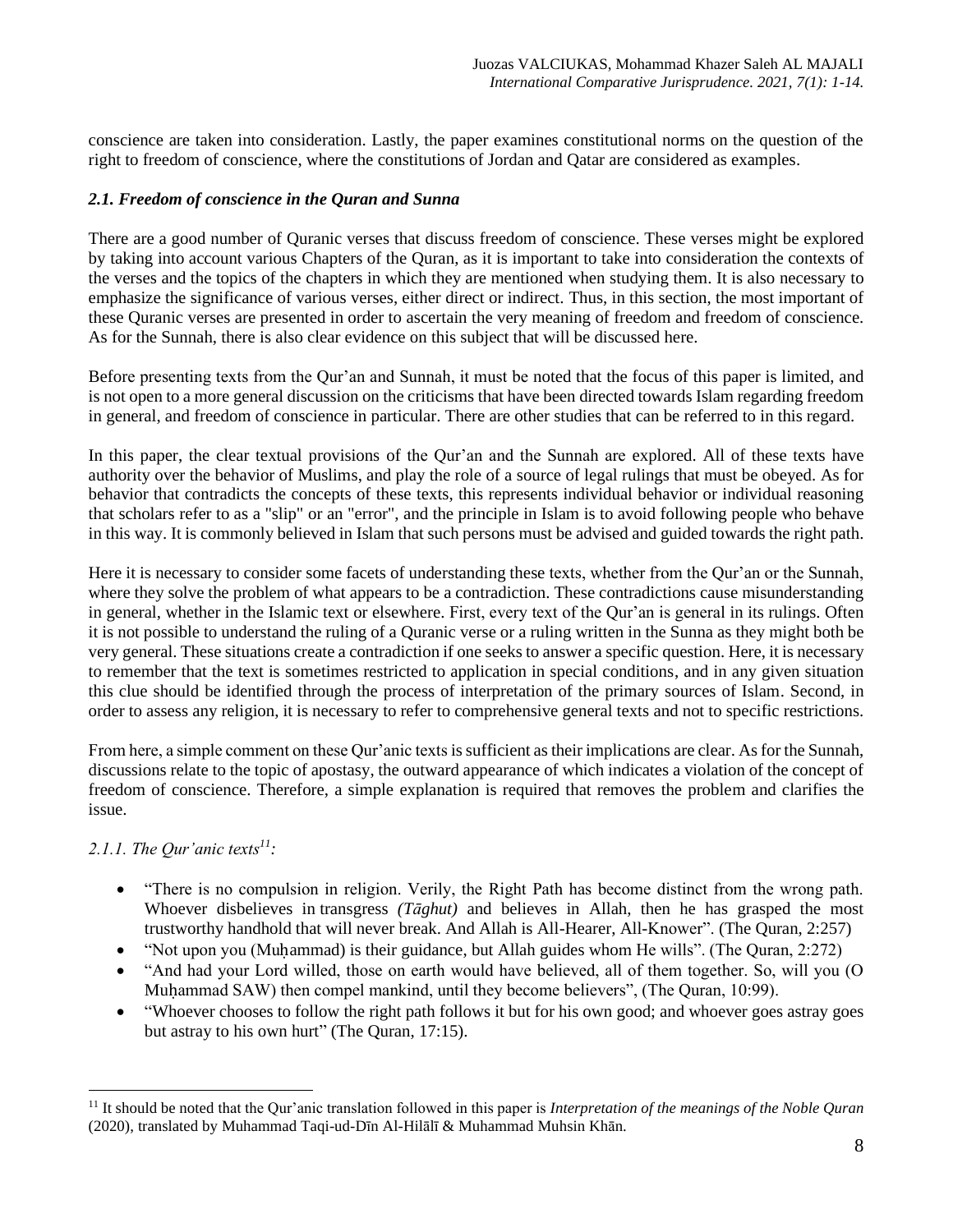- "And say: The truth is from your Lord. Then whosoever wills, let him believe, and whosoever wills, let him disbelieve" (The Quran, 17:29).
- "And say, `It is the truth from your Lord; wherefore let him who will, believe, and let him, who will, disbelieve…." (The Quran, [18:29\)](http://tilaw.at/18:30).
- "The Messenger's duty is only to convey (the message) in a clear way (i.e. to preach in a plain way)" (The Quran, 24:54).
- "Your task is only to exhort; you cannot compel them [to believe]" (The Quran, 88:21).

These texts, in their entirety, indicate the complete negation of coercion in religion and, *a fortiori*, that it is not permissible to coerce others into religion. Religion rejects the idea of coercion completely, and these verses show that the mission of the Messenger (which is also the task of his followers after him) is to convey the message, and after that, people are free to accept Islam or to remain with their other religions. Even more, Islam affirms respect for human rights and the enshrinement of the principle of freedom. Accordingly, a successful society is one whose members belong to it voluntarily, not by coercion, which leads to the stability, security, and prosperity of all.

In addition, the verses mentioned demonstrate that if faith is a form of guidance, then whoever wills should believe and whoever wills should disbelieve. If the Messengers themselves are nothing but missionaries and warning men, and if the Our'an is universal (not only for the followers of Muhammad), then all of this and more requires, *a priori*, complete freedom in religiosity and the banishment of all forms of coercion. In conclusion, it is important to note that the issue of religious freedom is fixed in the Qur'an through clear verses that cannot be abrogated or distorted from their meaning.

# *2.1.2. Evidences from the Prophet's Sunnah*

As for the Sunnah of the Prophet, the excerpts discussed in this paper provide practical examples from the biography of the Prophet. At the beginning of his reign in Medina where Muslims, Jews, and polytheists lived, he did not coerce anyone into religion. Rather, the Medina document states that the rights belong to its people regardless of their religion. This means that the Prophet recognized religious freedom in the first constitution of Medina, when he recognized that Jews and Muslims constitute one nation.

This is generally the case with all people. On the other hand, as for Muslims who want to change their religion, the Prophet said: "The blood of a Muslim who professes that there is no God but Allah and I am His Messenger is sacrosanct except in three cases: in the case of a married adulterer, one who has killed a human being, and one who has abandoned his religion, while splitting himself off from the community".<sup>12</sup> It is worth noting that the Qur'an does not mention the punishment of an apostate – it is mentioned solely in the Sunna.

If one looks at the Sunna texts, a Muslim is not free to change their religion. According to this, anyone can object to Islam's claim to deny coercion into religion. However, it is necessary to clarify our understanding of these prophetic texts – they are not as they appear, and require more attention and comparison. Without this, the texts of the Sunna might appear to oppose to each other or, further, even to oppose the Qur'an itself.

In essence, there is a need to differentiate between someone who converts from their religion and keeps this a personal matter, without any intention to harm society, and someone who changes their religion in order to revolt against government and society by causing chaos. Perhaps what happened in the wars of the apostates is indicative of the latter, hence their branding as apostates even though they did not leave their religion completely, instead only denying some parts of their religion (*alms*) and siding against the caliph.

<sup>12</sup> Narrated by Al-Bukhāri, Muhammad bin Ismā'īl, No. 6878.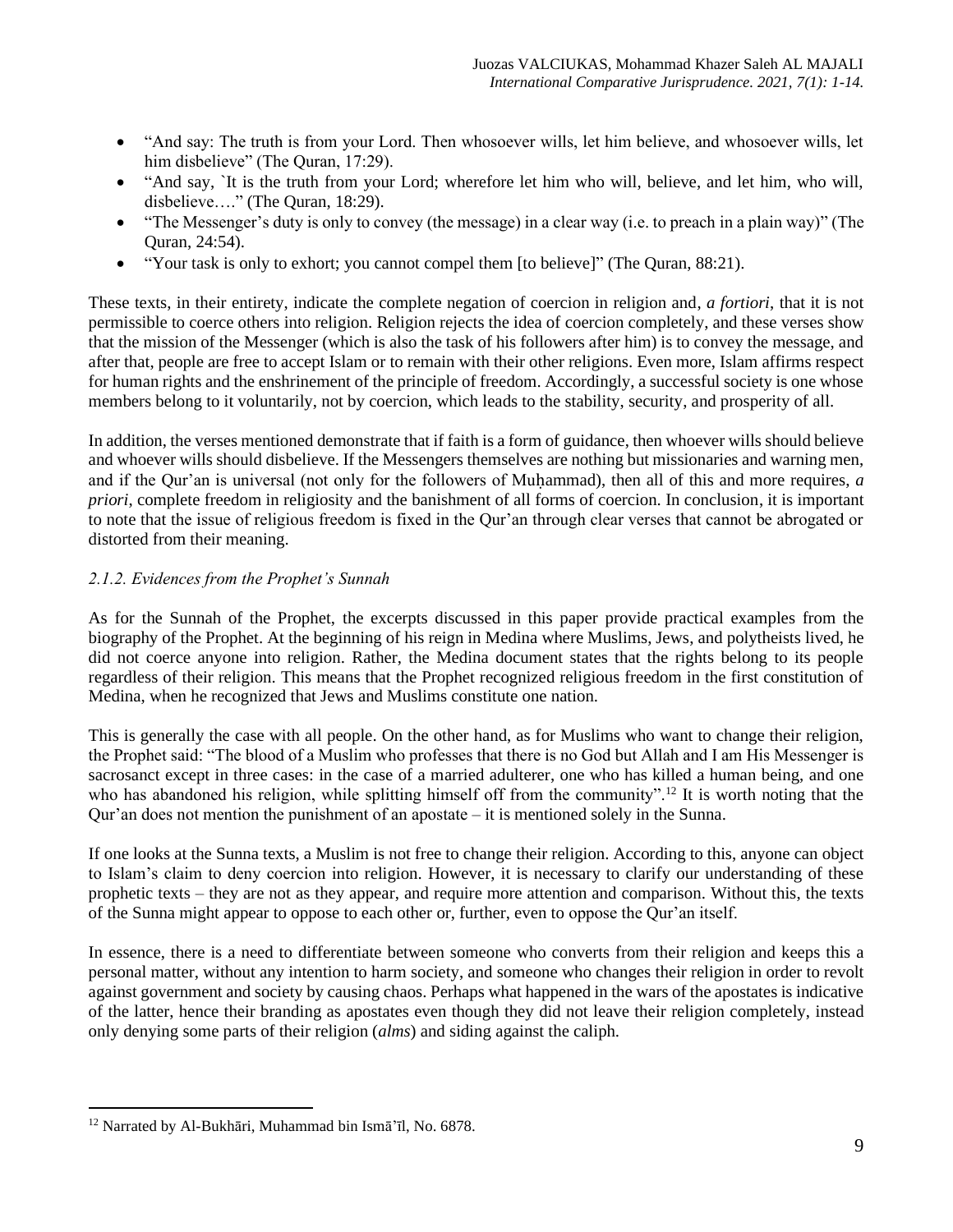In addition, the reference here to "splitting himself off from the community" is interpreted to mean one who actively boycotts and challenges the community and its legitimate leadership. The various texts of the Prophet that appear to command Muslims to kill apostates from Islam must, therefore, be understood in their proper political context. Most Muslim scholars today rely on the legal reasoning of the classical jurists, without considering whether their reasoning should be considered authoritative or how changes in the political and legal conditions should shape our reception of that tradition's authoritative elements (Al-Alwani, 2006).

This explains why the Prophet used such strong words, warning those who tried to separate the community while it was united and describing it as a "horrible event".<sup>13</sup> In fact, this was a crime, which was committed against the whole community in order to disquiet it, and leniency in permitting it was perceived to lead to the upset of this system. Apostasy is regarded as a rupture in a Muslim's commitment to the religion they have chosen. Thus, punishment was legislated for this rupture and ensuing chaos, but not for choosing another religion (Zaydan, 1982). It is for this reason that some scholars regard this punishment as one of censure, just as some crimes that disturb the security of society call for harsh punishment that is prescribed by the state – even in secular countries.

## *2.2. The right to freedom of conscience in Islamic legal tradition*

Muslim interpreters of the Qur'an, jurists, theologians, and historians agree on Islam's affirmation of the principle of freedom being the symbol of humanity and honor. Thus, freedom does not contradict Islamic principles and rulings, and this principle also applies to the freedom to choose religion and conscience.

From the standpoint of the religious freedom guaranteed by Islam, the second Caliph, Omar bin Al-Khaṭṭāb, said in his treaty signed with the people of Bayt al-Maqdis (Jerusalem) after its conquest: "In the name of God, the Compassionate, the Merciful. This is what Abdullah Omar, Commander of the Faithful, gave the people of Elyah (Jerusalem) the security over their lives, their churches and their crosses, neither of them is harmed nor compelled because of their religion".<sup>14</sup> The same was assured by 'Amr bin al-'As to the Egyptian Copts.<sup>15</sup> It is also important to remember that the period of Islamic rule in Andalusia (Spain) was an era of scientific and civilizational prosperity in various ways, during which the voice of religious freedom and discussions on the issues of religion and belief flourished. 16

It is necessary here to consider some of the texts mentioned by jurists and representatives of the scholarly community in expressing the meaning of freedom in Islam. This might help to elucidate the content and meaning of the concept of freedom in Islam:

- It is logical that "the presence of reparation means the absence of choice, just as the presence of choice means the absence of reparation, as each party stops the work of the other and cancels it" (Al-Khatib, 1993).
- Ibn 'Ashur says: "Know that attacking freedom is one of the greatest injustices" (Ibn Ashur, 2001). He also says: "Among the rules of jurisprudence is the saying of the jurists: (The legislator seeks freedom)" (Ibn 'Ashur, 2001).
- "Freedom is a legitimate aim, and this is an extrapolation from the actions of Sharia, which indicated that one of its most important objectives is the abolition of slavery and the generalization of freedom, and this

<sup>13</sup> As reported by Muslim, 3/1479-80, No. 1852; al-Nasā'ī, 7/92-3.

<sup>14</sup> As acknowledged in many historical references, such as: Ibn 'Asākir, 'Alī bin al-Hasan. (2008). *The history of Damascus.* Beirut.

<sup>15</sup> See Ibn Kathīr, Isma'īl, *The Beginning and the End*, Beirut, 10:92.

<sup>16</sup> See for instance[: https://www.21global.ucsb.edu/global-e/november-2017/tolerant-islam-andalusian-legacy](https://www.21global.ucsb.edu/global-e/november-2017/tolerant-islam-andalusian-legacy) retrieved on 10 April 2021.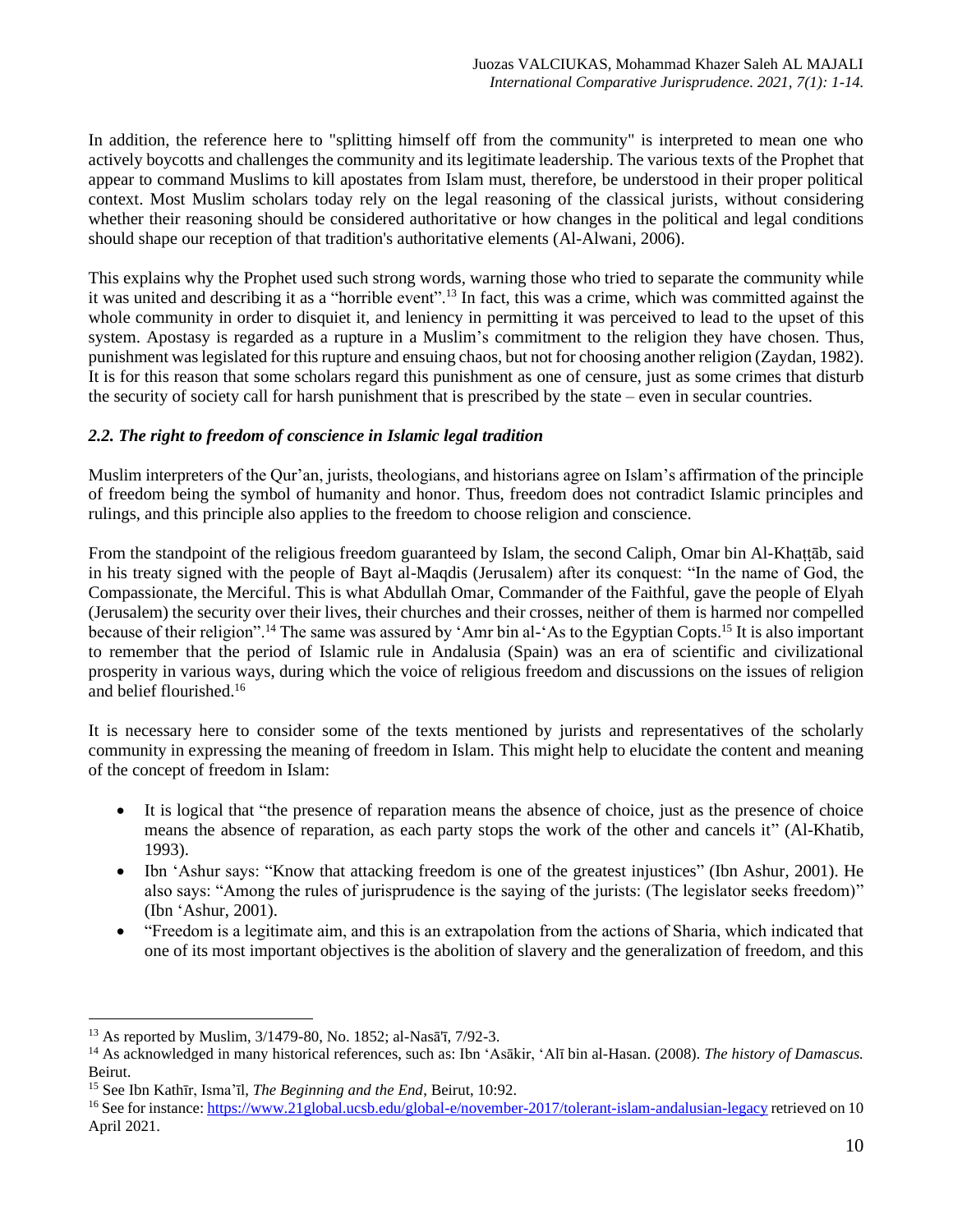confirms that the principle of legislation is the establishment of interests, and the overall purposes are not peripheral, and interests are subordinate to it".<sup>17</sup>

- "Religion and coercion cannot be combined; once the coercion is proven, the religion is void".<sup>18</sup>
- "Guidance from God, and be whoever you wish, because you do not guide the one you love". Coercion in religion is contrary to the wisdom of God Almighty.<sup>19</sup>
- "Variation is normal in humans, and it is God's wisdom that is not rejected".<sup>20</sup>
- "The Sharia warns of this that freedom is life, and slavery is death".<sup>21</sup>
- Omar bin Al-Khaṭṭāb said to Amr bin Al-'As regarding the Coptic man, and he was cruel to him: "When will you enslave people when their mothers give birth to them as free?"<sup>22</sup>

All of this might serve to illustrate that, in scholarly and juristic thought, freedom is a sacred issue in Islam, and any apparent restriction is necessary because personal freedoms sometime endanger the freedom and security of society.

# *2.3. The right to freedom of conscience in Jordan and Qatar: a constitutional perspective*

Before presenting the constitutional provisions of both Jordan and Qatar that relate to respect for freedom of religion and conscience, one notion must be considered. Although Islam is the religion of these states, the dominant approach in Islamic countries, including in both Jordan and Qatar, is based on the principle of secularism. Religion has an effect on legislation solely regarding issues regulated by personal status laws.

Moreover, it is not an exaggeration to say that some habits and traditions in Arab countries supersede religion, especially in Jordan, where the law is transgressed by both Muslims and Christians. Specifically, the issue of murder is a clear example, whether in cases of so-called honor killing or in cases of converting to another religion. This confirms the idea that individual behavior in certain cases has nothing to do with religion.

## *2.3.1. Articles that relate to freedom of conscience in the Jordanian Constitution*

There is more than one article of the Jordanian Constitution that speaks directly or indirectly of the right to freedom of conscience. Article 6 enshrines the principle of equality before the law (The Constitution of the Hashemite Kingdom of Jordan, 2014), in addition to stating that discrimination on the grounds of race, language, and religion is unlawful. Another provision of the Jordanian Constitution (Article 7) guarantees the personal freedom of all Jordanian people, adding that every infringement on rights and public freedoms or the inviolability of the private life of Jordanians is a crime punishable by law. Article 14 also warrants mention here, according to which the state is entitled to safeguard the free exercise of all forms of worship and religious rites in accordance with the customs observed in the Kingdom of Jordan, unless these are inconsistent with public order or morality. Article 15 of the Constitution of Jordan also guarantees freedom of opinion by affirming that every Jordanian is free to express their opinion in speech, in writing, or by means of photographic representation or other forms of expression, again provided that this does not violate the law. To conclude, these constitutional provisions clearly demonstrate that human rights and freedom are respected in the matters of religion and conscience. The law of Jordan protects the right to freedom of religion and conscience and punishes those that violate it. It is important to note, in the context

<sup>17</sup> See Al-Shāhibī, Abu Ishāq, Approvals in the Principles of Sharīa, 350/2.

<sup>18</sup> See Quhb, 1971, 1/315.

<sup>19</sup> For more detail, see: Al-Sa'idī, 'Abd al-Muta'āl, *Religious freedom in Islam*. Cairo: Arab Thought House.

 $20$  This is according to some Qur'anic verses such as: "And if your Lord had so willed, He could surely have made mankind one nation or community (following one religion only i.e. Islam), but they will not cease to disagree except him on whom your Lord has bestowed His Mercy, and for that did He create them" (11:118-119).

<sup>21</sup> Ibn 'Ashūr, Al-Tahir, Al-Tahrīr wa Al-Tanwīr, 5/159.

<sup>22</sup> See al-Muttaqī al-Hendī, Alī bin Husām al-Dīn (1990).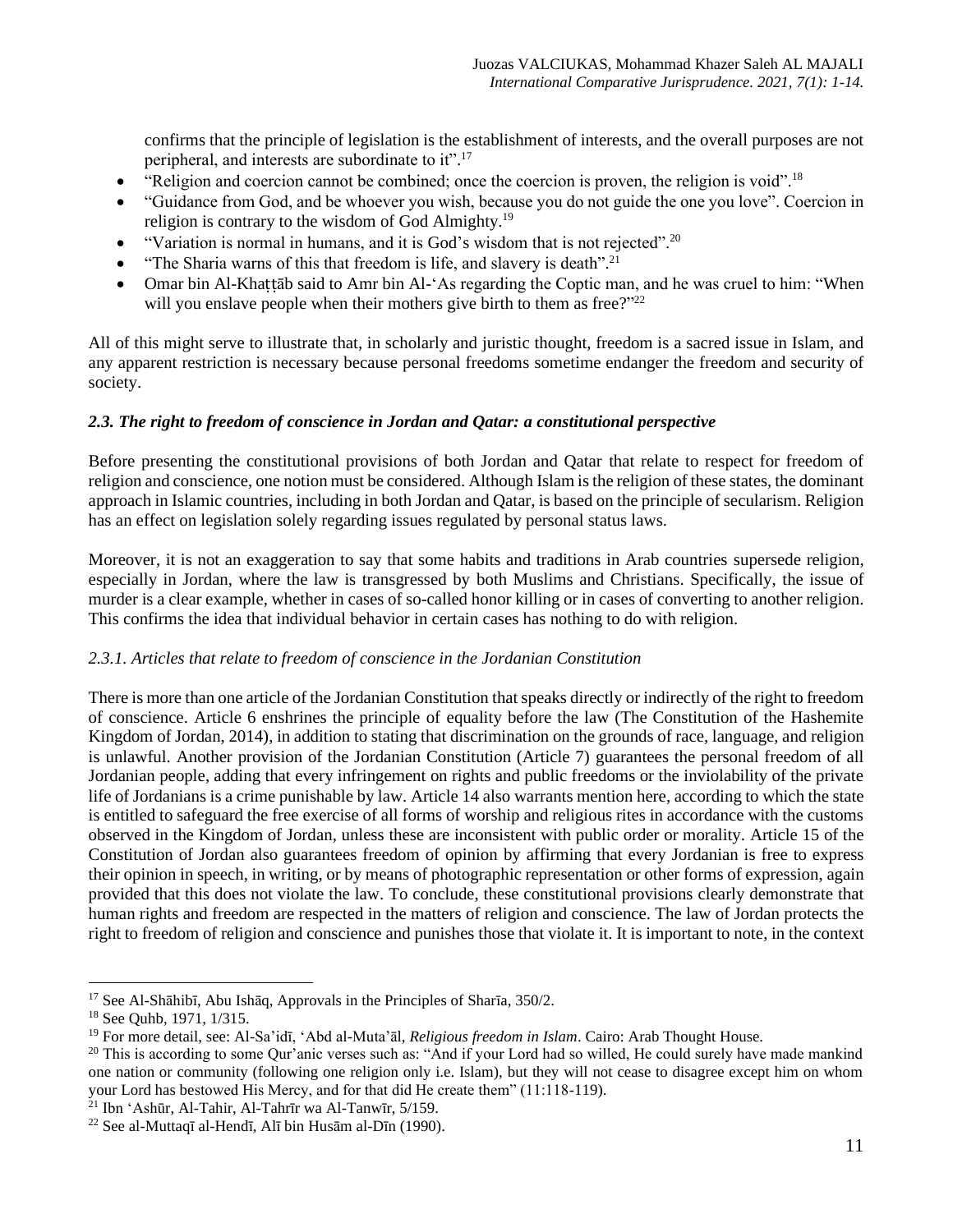of the topic of this paper, that the abovementioned constitutional provisions were derived from the Islamic religion before they were taken from any other source.

In Jordan, there are two main religions. Islam is the religion of the majority, and Christianity is the religion of a minority (less than 5%). The Christian minority enjoys wide influence in government and trade activities, and a full social life. Christian sects and churches are protected – first by ordinary citizens and then by the state with the prestige of law – and relations between Muslims and Christians are solid and without disturbance. It might be said that in Jordan there is a real coexistence between Jordanians of different faiths, religions, and beliefs. It must also be noted that some members of the Christian minority in Jordan are accused of intolerance among themselves, especially with regard to those who change their religion and convert to Islam. Cases of assault have been known to escalate to murder,<sup>23</sup> and as a result some adherents conceal their Islamic faith for fear of invoking the oppression of their families. Undoubtedly, this is an act that follows tribal intolerance and the arbitration of customs and traditions over respecting the religions themselves.

## *2.3.2. Freedom of conscience in the Qatari Constitution*

As in the case of the Jordanian constitution, the Constitution of Qatar consists of more than one article regarding the right to freedom of religion and conscience (The Constitution of Qatar, 2004). For instance, Article 34 of the Constitution states that the Citizens of Qatar are equal in public rights and duties. Another constitutional provision (Article 35) affirms that all persons are equal before the law, and that discrimination on the grounds of sex, race, language, or religion is unlawful. Constitutional Article 50 guarantees to all persons the freedom to practice religious rites in accordance with the law and the requirements of maintaining public order and morality. It is important here to note that the Qatari constitution stipulates this religion, although an absolute majority of Qataris are Muslims. With respect to non-Qatari residents, Qatar – much like the rest of the Gulf countries – is a country with many working nationalities, and in terms of Christianity, Buddhism, Hinduism, and others, religious freedom is guaranteed. There is also a religious building complex for all non-Muslim sects, in which they perform the rituals of their religions with freedom, respect, and safety.

## **Conclusions**

1. Conscience in the West emanates from its roots in religious tradition. When religion played a major role in society, conscience took its strength from Scriptures. Later, although the concept of freedom of conscience underwent a huge transformation in the West during the period of the Reformation, it was still regarded as a religious conscience. In the modern period, conscience came to be treated as a more universal part of human nature than religion in the secular West.

2. In the long run the courts became a major battleground in determining issues of conscience-based and religionbased belief systems, and even in redrawing the boundaries of freedom of conscience in the West. The borders of these boundaries depend on the predominant school of thought in a society and its representative government, which is capable of instilling or barring religion-based values from law and public policy.

3. The main international legal documents – the European Convention of Human Rights, the UN Declaration of Human Rights, and The Charter of Fundamental Rights of the European Union – are the primary safeguards of the right to freedom of conscience. In these documents, this right is enshrined alongside freedom of religion and freedom of thought. Although, in the majority of cases, national legal regulation in the West affirms the right to freedom of conscience (philosophical convictions), there are some case (for instance, Greece) where a constitution guarantees freedom of religious conscience. Very often, differences in legal terminology across Western countries reflect historical traditions, public morality, and the status of the church in these countries.

<sup>&</sup>lt;sup>23</sup> For example refer to:<https://www.al-monitor.com/originals/2014/05/honor-killings-jordan-surge.html>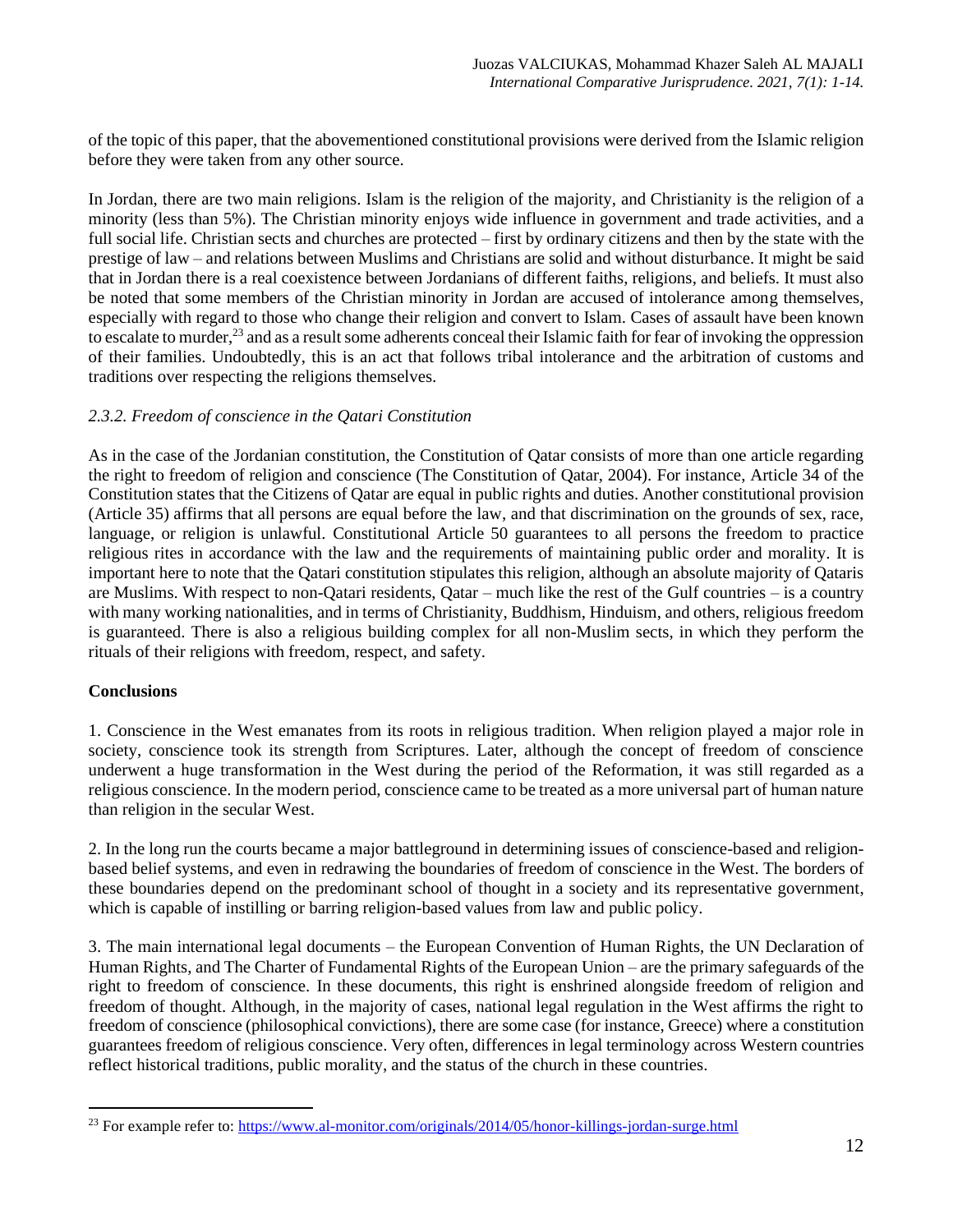4. In Islam, there are clear Qur'anic textual provisions that affirm the principle of freedom in general and freedom of conscience in particular. There are texts from the Sunnah that support the Qur'an in general, although whilst the rule of apostates is mentioned in the Sunnah, the Qur'an says nothing on this subject. It might seem that the rules of the Sunnah contradict the entire concept of freedom in general and freedom of conscience in particular in Islam. In order to understand the Qur'anic and Prophetic texts, it is necessary to relate them to their time and context. They cannot be generalized, and this rule is especially important in understanding the concept of freedom of conscience in Islam.

5. The provisions of Sharia law and the writings of scholars affirm the Islamic principle of freedom, which is consistent with the humanity and honor of man. The texts and principles of Islam are not based on the behavior of individuals; they need to be read using a systematic method which necessitates the interpretation of Islamic sources in their relevant times and contexts.

6. The Jordanian constitution and the Qatari constitution protect the right to freedom of conscience. There are explicit provisions for guaranteeing human freedom, including freedom of conscience.

#### **References**

Al-Alwani, T. J. (2006). *There is no compulsion in religion, the problem of apostasy and apostates from the earliest days of Islam to this day* (2nd ed.). London: The International Institute for Islamic Thought.

Al-Khaṭīb, H. Y. (1993). *Islam and the concept of freedom*. Cyprus: Al-Multaqā Publishing House.

Al-Muttaqī al-Hendī, Alī bin Ḥusām al-Dīn. (1990). *The elected treasure of the workers in the Sunnah of sayings and deeds*. Beirut: House of Revival of Arab Heritage.

Basic Law of Germany (1949). Link on the internet: [https://www.gesetze-im-internet.de/englisch\\_gg/](https://www.gesetze-im-internet.de/englisch_gg/)

Bayatyan v. Armenia, Application No. 23459/03, 7 July 2011. ECLI:CE:ECHR:2011:0707JUD002345903.

Blumberg v. Germany, Application No. 14618/03, 18 March 2008. ECLI:CE:ECHR:2008:0318DEC001461803

Campbell and Cosans v. the United Kingdom, 25 Feb 1982, Series A No. 48, 4 EHRR 293, 40.

Charter of Fundamental Rights of European Union (2009). *OJ*, C 326, 26.10.2012, p. 391–407. Retrieved from [https://eur](https://eur-lex.europa.eu/legal-content/EN/TXT/?uri=celex%3A12012P%2FTXT)[lex.europa.eu/legal-content/EN/TXT/?uri=celex%3A12012P%2FTXT](https://eur-lex.europa.eu/legal-content/EN/TXT/?uri=celex%3A12012P%2FTXT)

Constitution of the Republic of Poland (1997). Retrieved from<https://www.sejm.gov.pl/prawo/konst/angielski/konse.htm>

Constitution of the Kingdom of Greece (2008). Retrieved from [https://www.hellenicparliament.gr/UserFiles/f3c70a23-7696-49db-9148](https://www.hellenicparliament.gr/UserFiles/f3c70a23-7696-49db-9148-f24dce6a27c8/001-180%20galliko.pdf) [f24dce6a27c8/001-180%20galliko.pdf](https://www.hellenicparliament.gr/UserFiles/f3c70a23-7696-49db-9148-f24dce6a27c8/001-180%20galliko.pdf)

Constitution of Ukraine (1991). Retrieved fro[m https://unece.org/fileadmin/DAM/hlm/prgm/cph/experts/ukraine/ukr.constitution.e.pdf](https://unece.org/fileadmin/DAM/hlm/prgm/cph/experts/ukraine/ukr.constitution.e.pdf) Constitution of Finland (2000). Retrieved from https://finlex.fi/en/laki/kaannokset/1999/en19990731.pdf

Constitution of the Kingdom of the Netherlands (2018). Retrieved from [https://www.government.nl/documents/reports/2019/02/28/the](https://www.government.nl/documents/reports/2019/02/28/the-constitution-of-the-kingdom-of-the-netherlands)[constitution-of-the-kingdom-of-the-netherlands](https://www.government.nl/documents/reports/2019/02/28/the-constitution-of-the-kingdom-of-the-netherlands)

Constitution of the Kingdom of Spain (1992). Retrieved from [https://www.senado.es/web/conocersenado/normas/constitucion/](https://www.senado.es/web/conocersenado/normas/constitucion/index.html?lang=en) [index.html?lang=en](https://www.senado.es/web/conocersenado/normas/constitucion/index.html?lang=en)

Constitution of Qatar (2004). Retrieved from<https://www.almeezan.qa/LawView.aspx?opt&LawID=2284&language=en>

Cook, M. (2001). *Commanding right and forbidding wrong in Islamic thought*. Cambridge: Cambridge University Press. <https://doi.org/10.1017/CBO9780511497452>

European Convention of Human Rights (1950). Retrieved fro[m https://www.echr.coe.int/documents/convention\\_eng.pdf](https://www.echr.coe.int/documents/convention_eng.pdf)

Feldman, N. (2006). *Divided by God: America's church-state problem and what we should do about it*. New York: Farrar, Straus and Giroux.

Fernandez Martinez v. Spain, Application No. 56030/07, 12 June 2014. ECLI:CE:ECHR:2014:0612JUD005603007.

Gregg, S. (2019). *Reason, faith, and the struggle for Western civilization*. New Jersey: Regnery Gateway.

Hazard, J. (1947). The Soviet Union and the World Bill of Rights. *Columbia Law Review*, *47*(7), 1095–1117.

Holt v. Hobbs, 574 U.S. 352 (2015).

Ibn 'Ashur, Al-Tahir. (2001). *Aims of Islamic law* (2nd ed.). Amman: Al-Nafā'is House.

*Interpretation of the Meanings of The Noble Quran* (M. Taqi-ud-Dīn Al-Hilālī & M. Muḥsin Khān, Trans.). (2020). Madinah: King Fahd Complex for the Printing of the Holy Quran.

Lautsi and Others v. Italy, Application No. 30814/07, 3 November 2009. ECRH (2d sec.).

Lautsi and Others v. Italy, Application No. 30814/06, 18 March 2011. ECLI:CE:ECHR:2011:0318JUD003081406.

Leyla Sahin v. Turkey, Application No. 44774/98, 10 November 2005. ECLI:CE:ECHR:2005:1110JUD004477498.

Maritain, J. (2011). *Christianity and democracy and the rights of man and the natural law (*D. A. Anson, Trans.). San Francisco: Ignatius Press.

Masterpiece Cakeshop v. Colorado Civil Rights Commission, 584 U.S. (2018).

Molla Sali v. Greece, Application No. 20452/14, 19 December 2018. ECLI:CE:ECHR:2018:1219JUD002045214.